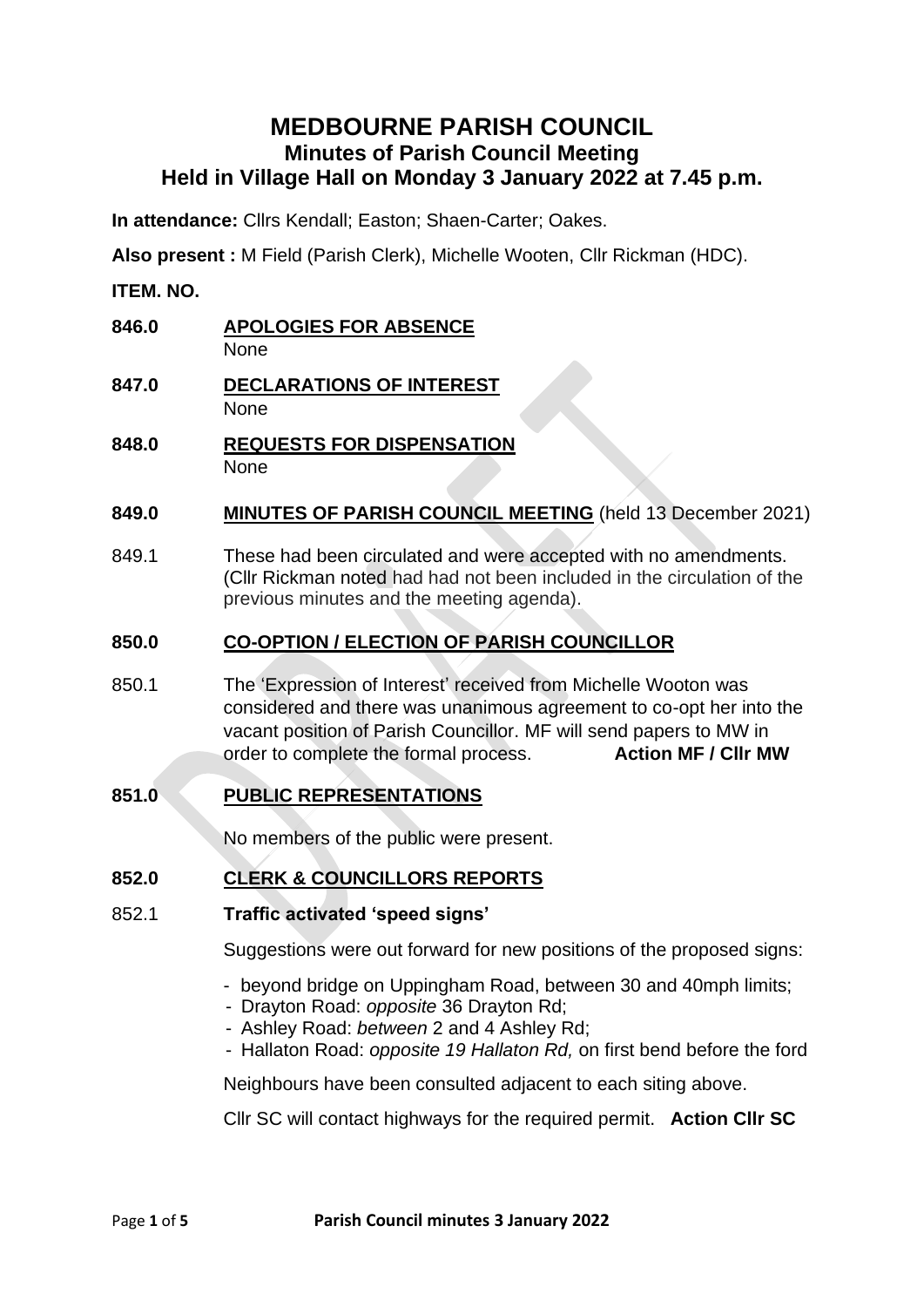Cllr Rickman's contact with Highways on relocating speed limit signs further out of the village had not been supported by the department at present. He and Cllr K to consider response to HDC. **Action Cllr K**

Two more quotations will be sought from the suppliers of suitable signs. **Action Cllr O**

852.2 **Update on Packhorse Bridge** - no further information at this meeting.

# **853.0 TO RECEIVE REPORTS ON THE FOLLOWING MATTERS:**

### 853.1 **Village Hall**

- No further meeting held over Christmas period.

- Contact details for the use of the Defibrillator to be checked.

#### 853.2 **MEFT**

- Cllr K and Cllr O will meet with the MEFT Chair mid-January.

- Info from Louise P is that £600 donation rests in MEFT account : to check the availability of this deposit with MEFT records.

#### 853.3 **Sports Club**

- Nothing new to report.

- Background summary given to history of proposals for encouraging provision of future female changing rooms. Cllr K and O to draft contact with Club on its next intentions. **Action Clir O and Clir K** 

### **854.0 TO CONSIDER AND COMMENT ON PLANNING MATTERS**

854.1 Applications to HDC:

Ref. No: 21/01885/LBC - 29 Main Street Medbourne (demolition and erection of two-storey extension)

Council for British Archaeology's comment on lack of information and suggestion for it to be withdrawn at present. It was agreed to ask HDC for comment on this point. **Action MF** 

854.2 Other planning matters:

- David Atkinson (Director of Planning) had emailed Cllr K on 20 December regarding site works and revetments at 41a Main Street, noting an assessment that "the properties at the higher level and their gardens at not at risk". Cllr K and Cllr Rickman will follow up concern expressed on the acceptance of this situation. **Action Cllr K**

- Paynes Lane / Hallaton Road site : revised drawings for an entrance further up Hallaton Rd have been received but it was not clear if the housing layout was also to be amended to the preferred revised scheme i.e. without tall retaining walls. Cllr Rickman will liaise with the developer.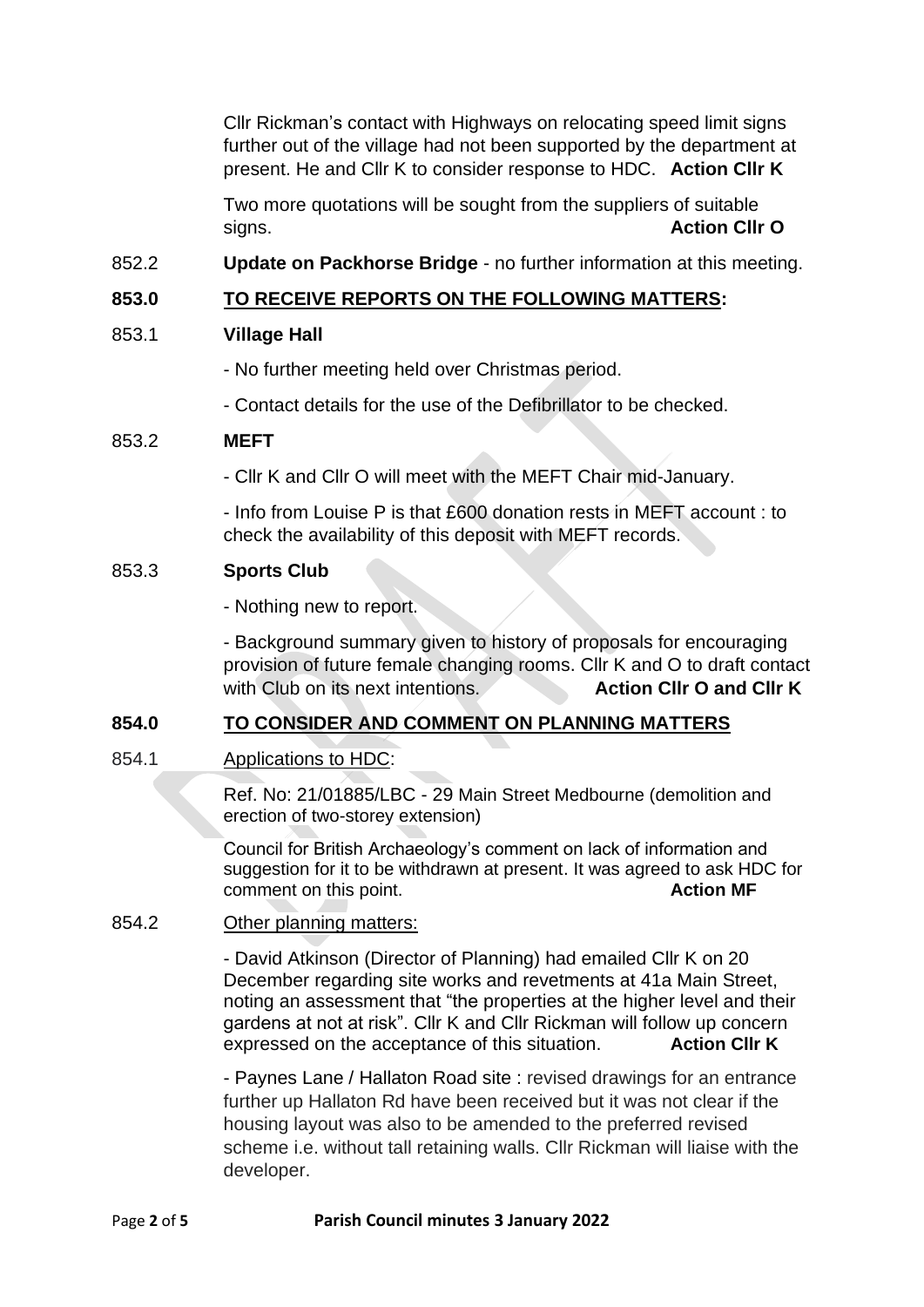- MF to arrange a printing of 10 copies of Neighbourhood Plan.

- A check will be made on MNP's conformity with all Local Plan policies, and an invitation extended for MDC officer to address the next meeting of the Parish Council.

#### **855.0 MPC WEBSITE AND ACCESSIBILITY**

855.1 Information on the costs and arrangements of a potential new website provider will be brought to the February PC meeting, and details of further liaison with DT.

#### **856.0 POLICY REVIEWS**

None required for this meeting.

#### **857.0 TO NOTE CORRESPONDENCE RECEIVED**

- 857.1 Apparent dead cherry tree on towpath outside Willowbrook : Cllr O will report this to Highways. **Action Cllr O**
- 857.2 It was noted that as the previous ideas for creating a 'permissive' path through the Brudenells development site over the brook, railway bridge and adjacent fields were considered to be unfeasible given concerns over new maintenance obligations. (The MNP included a footpath around site 1 Station House Livery Yard and its continuation to Leviathan Wood.)
- 857.3 Information on a draft 'Statement of Community Involvement' had been received from North Northants Council.
- 857.3 An information to appoint 'Snow Wardens' had been received from the County Council. It was agreed to put a notice on the village website to ask for names or volunteers. Cllr K agreed to co-ordinate any volunteers that might come forward. **Action MF / Cllr K**

### **858.0 2020-21 BUDGET AND APPROVAL OF PAYMENTS**

#### 858.1 **Update on changes to bank account mandate**

MF provided an update on the process to have a new bank mandate for signatories in place. A further form from Barclays was signed on the proposed changes, and it was agreed that MF contact the PC's solicitor for the external verification the bank has requested. **Action MF**

A form complaint will be issued to Barclays when the mandate has been resolved.

#### 858.2 **Payments to approve in January 2022:**

The following payments were approved for January 2022: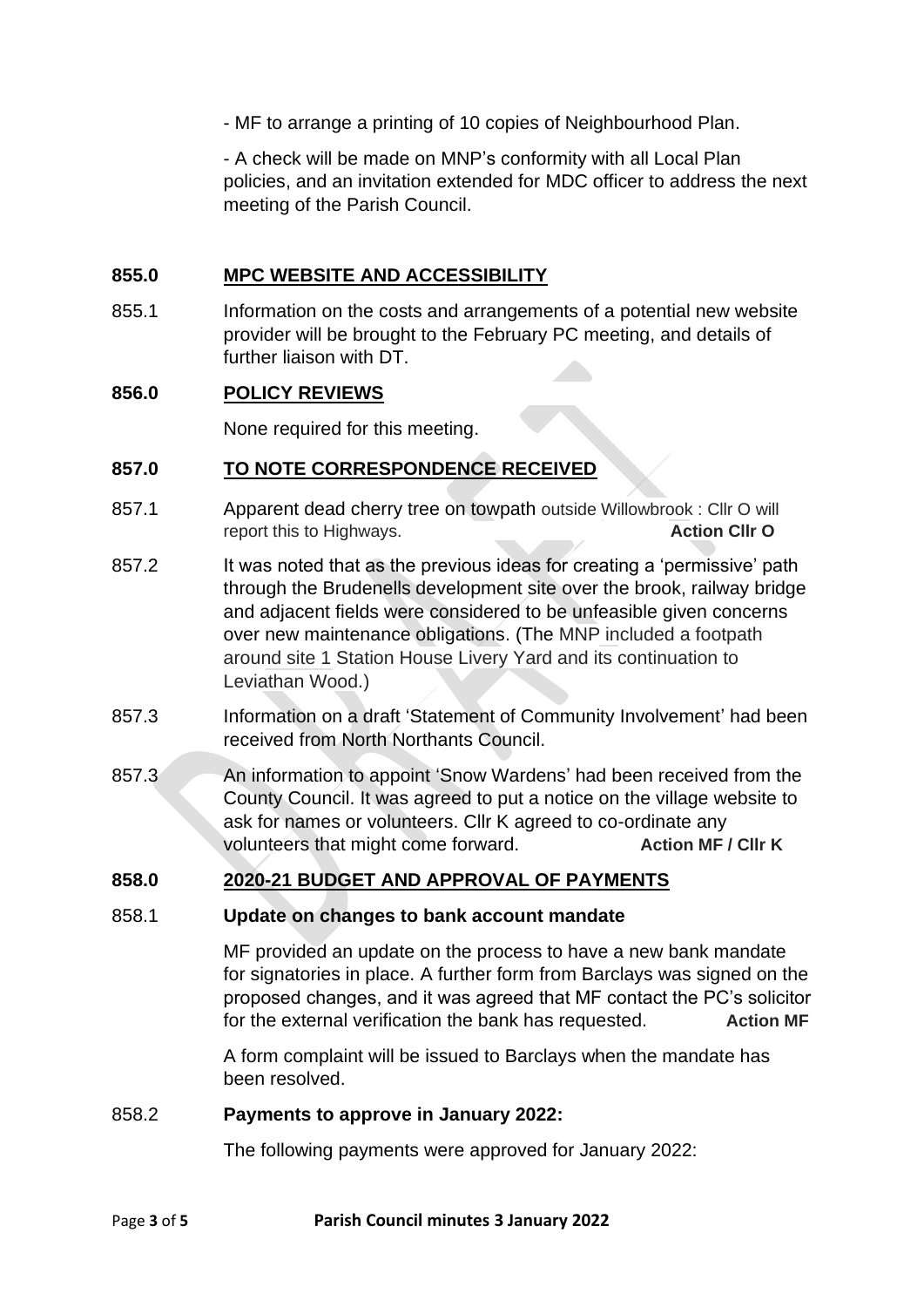- M Field (salary for January) **: £130.48**

*[Note an amendment is required for the December salary payment to be also £130.48, when cheques can be drawn again. MF will contact the payroll service to ascertain the reduction in net payment which may be due to a revised tax code for MF.]*

- E*-*on (lighting maintenance) : **£126.43**
- M Field (expenses printer ink £54.99 / postage £6.85) **: £61.84**
- H M Revenue & Customs (Tax & NI) : **£173.20**
- 858.3 Funds for two vehicle-activated traffic signs (see minute 852.1 above) of @ £3655.00 + VAT each were agreed to be set aside, plus @ £300 per pole for 4 poles, subject to confirmation of the actual supplier.
- 858.4 A Bank reconciliation to the end-November 2021 had been circulated prior to the meeting.

# **859.0 2022-23 PARISH PRECEPT**

- 859.1 Proposals for the 2022-23 precept and budget had been circulated, one denoting a stand-still budget, and one for an approximate 2% increase on the 2021-22 precept figure.
- 859.2 The 2022-23 figures included a reconfiguration of the budget to allow a change in the Clerk's conditions of employment that will raise the salaried hours to 6 (six) per week, in order to undertake an increase in duties for managing a new website, if so required.
- 859.3 It was agreed to submit a completed 2022-23 precept figure to HDC for a 2% increase in the precept budget to £13701.00 – this includes an increase in the Clerk's hours to six /week. **Action MF**
- 859.4 Further to the commitment to procure two traffic-activated signs this year (21-22), it was furthermore agreed to consider use of reserves to be for at least one further sign next year (22-23), and possibly for supporting repairs to the Packhorse Bridge if required.
- 859.5 Cllr K agreed to write a piece on the use of funds for the trafficactivated signs for the parish magazine. **Action Cllr K**

### **860.0 GRANT APPLICATIONS**

None received.

### **861.0 QUESTIONS TO THE CHAIR**

861.1 Mention was made of replacing the 'mirror' on the side roadway close to the pub – Cllr O to obtain quotation. **Action Cllr O**

### **862.0 ITEMS OF REPAIRS AND MAINTENANCE**

No further matters discussed.